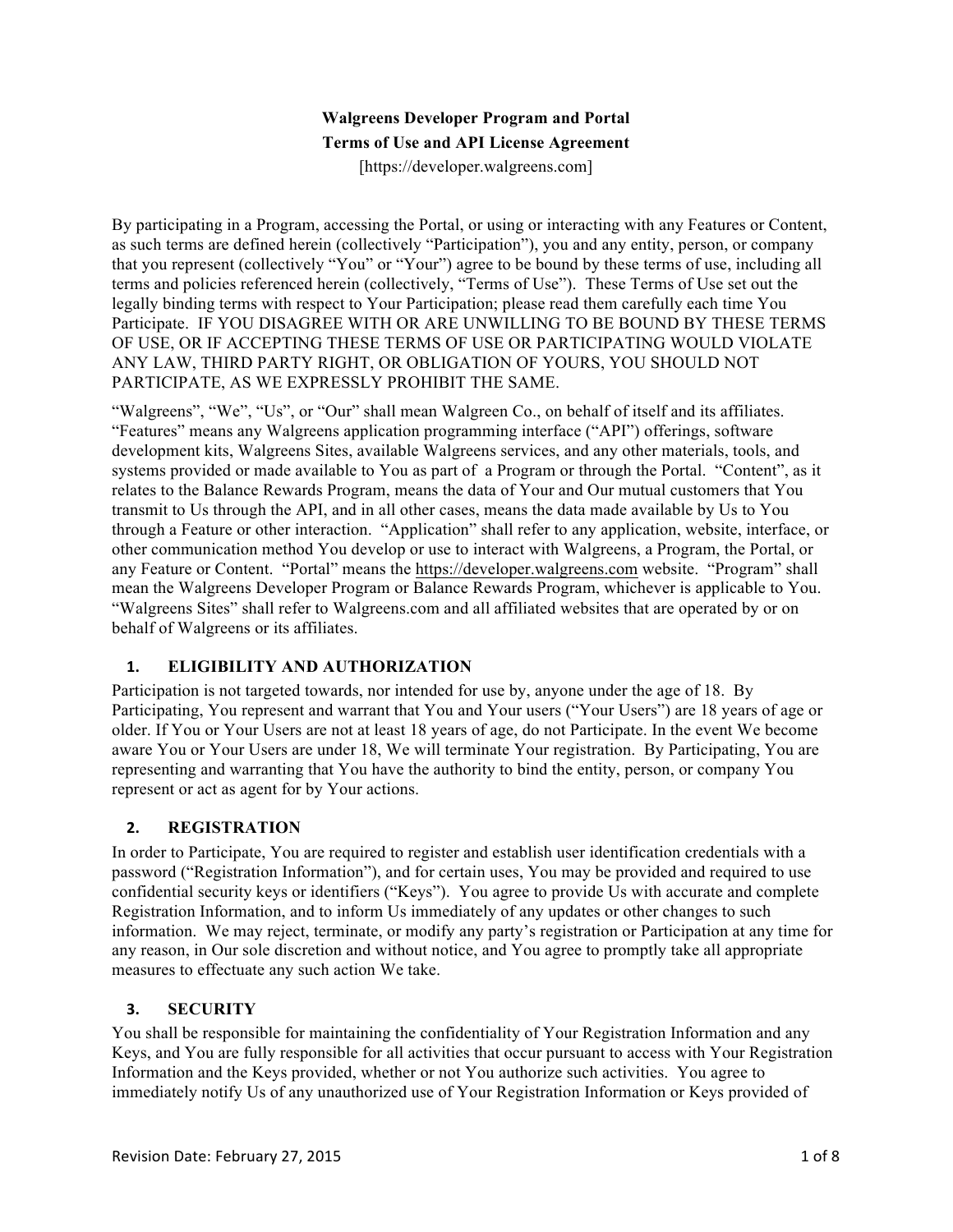which You become aware. Notice of unauthorized use will not relieve You of responsibility for activities that occur as a result of such unauthorized use.

#### **a. Security incidents and response**

Notwithstanding any other legal obligations You may have, You agree to immediately notify Walgreens by email upon Your discovery of any incident of a security breach or possible compromise of systems or security mechanisms relating to Walgreens or in any way possibly impacting Walgreens. You agree to use commercially reasonable efforts to notify Walgreens of Your detection of such an incident within forty-eight (48) hours of detection.

#### **b. Security precautions**

You agree to adhere at all times to industry-best security practices, as specified in current industry literature on topics relevant to Your Participation.

#### **c. Security Requirements**

You shall not violate the security or integrity of any network, computer or communications system, software application, or network or computing device (each, a "System"), whether related to a Program, the Portal, a Feature, any Content, Walgreens in general, or otherwise. Prohibited activities include (i) unauthorized access or use of any System, or breach of any security or authentication measures used by a System, (ii) interception or monitoring of data or traffic on a System without authority or permission, (iii) falsification of origin, forging tcp-ip packet headers, e-mail headers, or any part of a message describing its origin or route, and (iv) monitoring or crawling of a System so that it either cannot respond to legitimate traffic or responds so slowly that it becomes ineffective, including flooding techniques.

### **4. MODIFICATIONS.**

#### **a. Changes to the Terms of Use**

We reserve the right to and may amend these Terms of Use at any time for any reason and without prior notice. Except as otherwise provided herein, all amended terms will become effective thirty days after they are posted. As such, We recommend that You read these Terms of Use carefully each time You Participate. Your Participation after the effective date will constitute Your acceptance of the amended terms. If You do not wish to be bound by amended terms, You must terminate Your Participation.

### **b. Changes to a Program, Portal or Features**

You agree and understand that a Program, the Portal, and any Content or Features may be modified or terminated by Us in Our sole discretion, at any time, without prior notice. Any new features, enhancements, or modifications to a Program, the Portal or any Content or Features implemented after Your initial Participation shall be subject to the Terms of Use in effect at the time. Modifications and terminations may affect, and or require changes to, Your Participation (including, without limitation, your Application), which We bear no responsibility for, and which shall be remedied at your sole expense.

### **5. USE OF THE PORTAL, PROGRAMS, FEATURES, AND CONTENT**

#### **a. Limited License**

You may Participate solely for the purpose of facilitating interactions we authorize between Us and You and or Your Users. Participation is subject to the applicable terms of use on Walgreens.com and any additional terms of use or policies that may be made applicable to specific Features, Content, Programs, or types of use. Subject to these Terms of Use, Walgreens grants You a non-exclusive, non-transferable, non-sublicensable (except as expressly permitted herein) limited license to: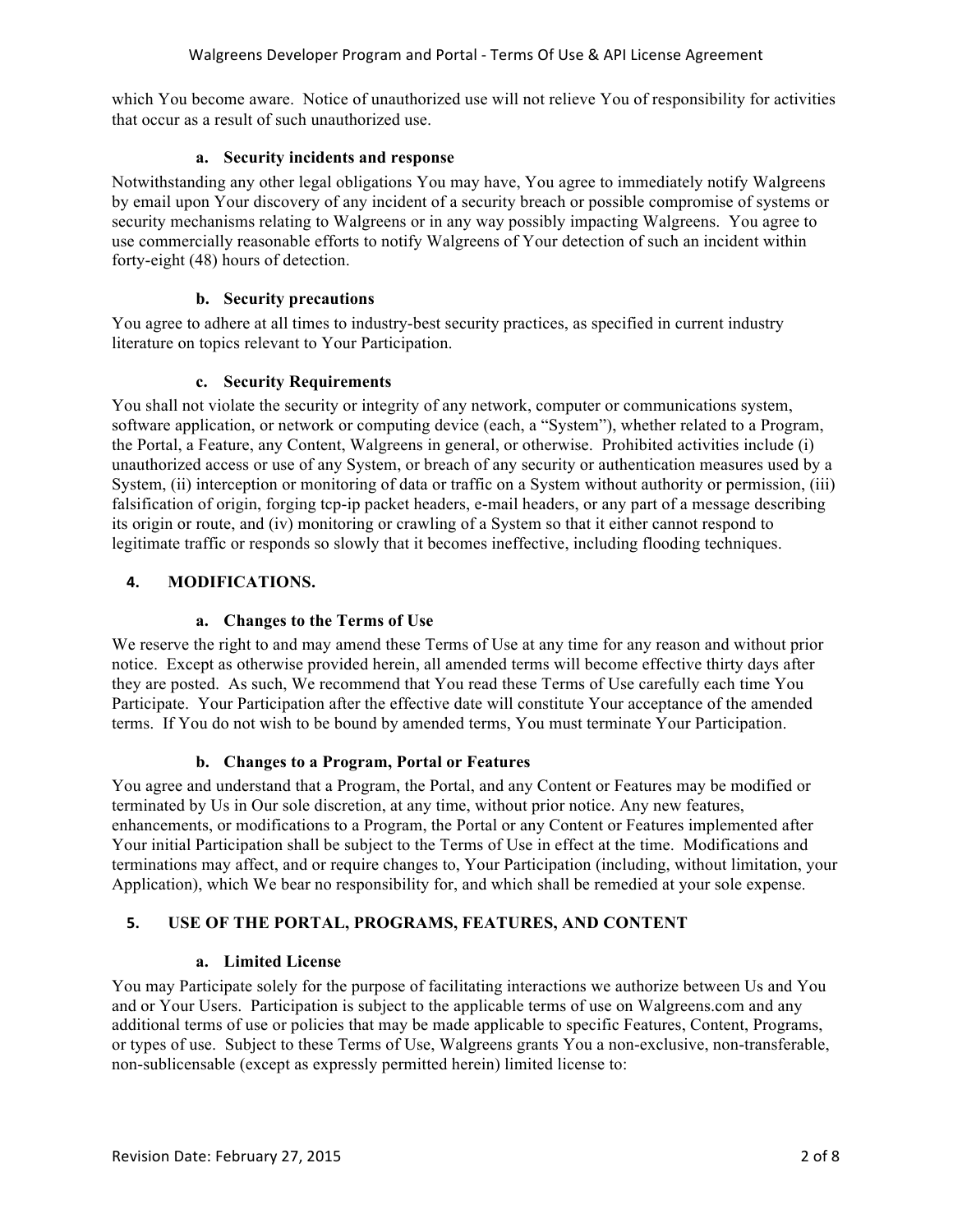- incorporate a Feature into Your Application to facilitate interaction with Walgreens by You or Your Users, including, if applicable, the retrieval or provision of Content to or from Us; and
- Rearrange, reorganize, display, or otherwise represent Content within Your Application to enhance Your or Your Users' interactions with Walgreens.

### **b. Trademarks**

Walgreen grants You a non-exclusive, non-transferable, non-sublicensable (except as expressly permitted herein) limited license to display the Walgreens trade names, trademarks, service marks, and logos embedded within the Features or otherwise made available through the Portal (collectively "Walgreens Marks") in compliance with all Walgreens requirements for such usage (including without limitation all trademark usage guidelines posted on Walgreens Sites) solely in connection with offering Your Users the opportunity to interact with Us as permitted in these Terms of Use. Notwithstanding the foregoing, We reserve the right to review and approve any uses of the Walgreens Marks. You will not acquire any rights or interest in any Walgreens Marks, and any goodwill generated therein will inure solely to Our benefit. We may terminate or modify this license or applicable requirements for branding usage at any time for any reason.

To the extent branding or attribution is required and provided as part of any Feature, such branding or attribution shall not be altered, obscured, removed, or otherwise modified. Branding and attribution requirements, if applicable, will either be documented within the "Overview" section of each Feature on the Portal or otherwise made clear and conspicuous. Any documented attribution and utilization of open source libraries within the Features should also be appropriately attributed within Your Application.

If You participate in the Balance Rewards Program, You grant Us a non-exclusive, worldwide, fully paidup, enterprise-wide, non-transferable (except in accordance with these Terms of Use) license to reproduce and display Your name, logo, and other marks (collectively "Your Marks") solely in connection with offering Your Users the opportunity to transmit Content to Walgreens. We will not use Your Marks for any other purpose, and any variance from such authorized use shall be subject to Your prior review and approval.

### **c. Content**

If You are participating in the Balance Rewards Program:

- You represent and warrant that Your collection, storage, transmission and use of any and all Content has complied and will comply with Your privacy policy, applicable laws, and the instructions of Your Users; and
- You agree that once You have made the Content available to us, We may use it in any manner permitted by applicable law and Our then-current privacy policy, and You shall have no further control over Our use of the Content.

If You are Participating in any manner other than the Balance Rewards Program:

- You represent and warrant that Your collection, storage, transmission and use of any and all Content has complied and will comply with Our privacy policy, applicable laws, and the instructions of Your Users;
- You may display and use and Publicly Available Content solely to promote Us and Our products in your Application. "Publicly Available Content" means any Content which is available to the general public without registration or the use of a password on a Walgreens Site (such as store location information) except for third party material;
- You will maintain and not obscure, remove, or alter, any notices or links to policies or terms that are included or provided with any Content when displaying or using the Content; and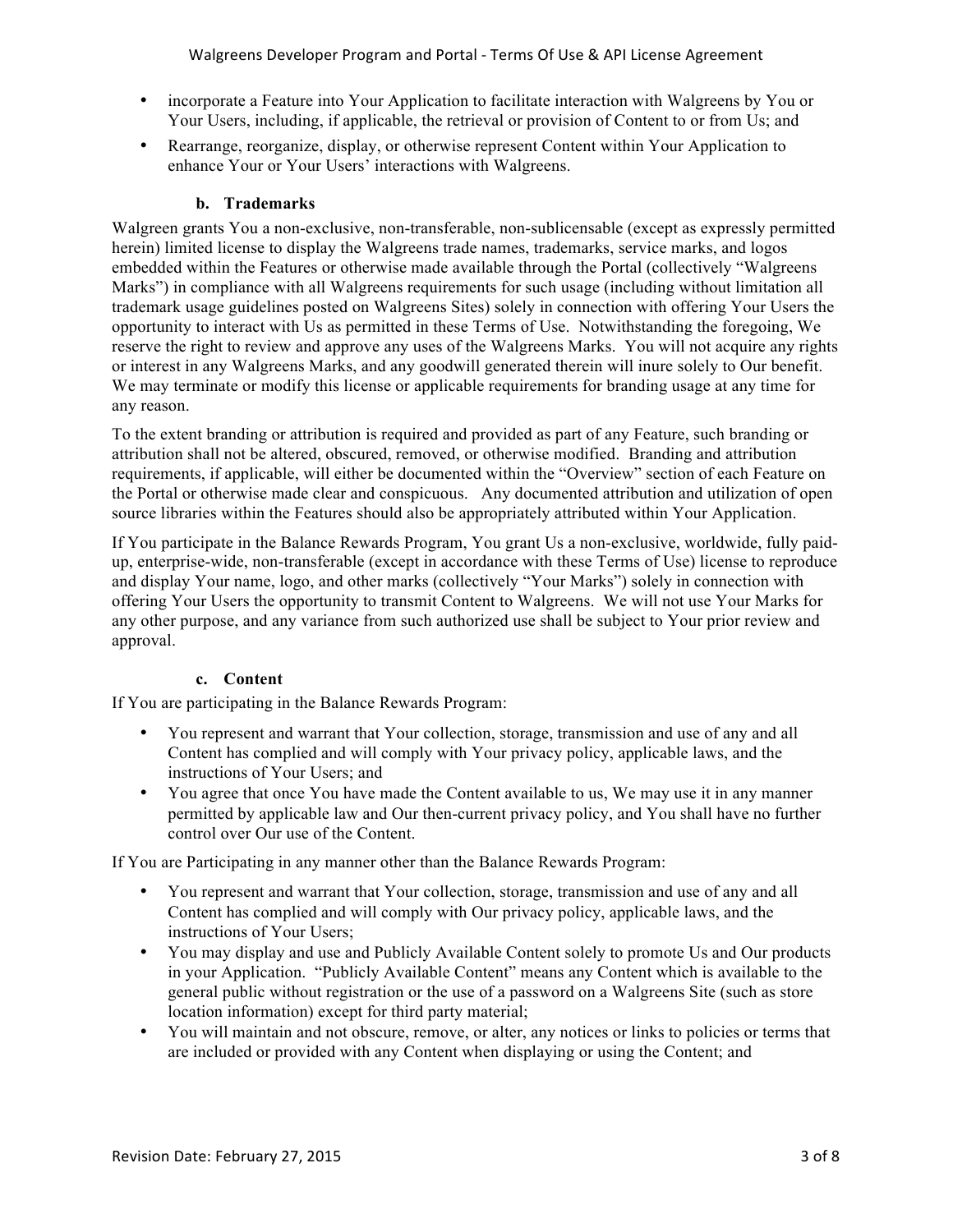• You will not frame (divide the browser display area into separate sections, each of which constitutes a different web page) any web page provided by Walgreens without Our prior approval.

#### **d. Personally Identifiable Information**

Your Participation may allow You to collect Personal Information from third parties. "Personal Information" means any information pertaining to a directly or indirectly identifiable individual. It may include information that You collect directly from users in connection with Your Application and information that is included in the Content, or that You otherwise receive from Walgreens about Your Users. You agree that:

- Unless collected from Your Users outside of and unrelated to your Participation, You will delete Personal Information when it is no longer necessary for Your performance generally or for Your Users, and specifically when You cease Participating.
- You will not under any circumstances collect or store Walgreens user IDs and passwords.

You agree that all times, Your Application and Participation will comply with all applicable laws, regulations and best practices, including those concerning privacy, data protection, and user identity.

### **6. RESTRICTIONS ON RIGHTS TO USE**

#### **a. General**

Without limiting the generality of any other provisions of these Terms of Use, You agree You shall not (and You agree not to allow any other individual or entity to):

- distribute, publish, or allow access or linking to the Portal, Content, or Features from any location or source other than Your Application.
- modify, reproduce, adapt, translate, reverse engineer, create derivative works based upon, publicly display, sell, rent, license, decrypt, or in any way commercially exploit any portion of the Portal, a Program, any Content or Features, or Your Participation except and to the extent expressly permitted under these Terms of Use;
- remove any copyright, trademark, attribution, or other proprietary rights notice contained in or on the Portal, Content, or Features;
- use any robot, spider, site search/retrieval application, or other device to retrieve or index any portion of the Portal, Content, or Features;
- reformat or frame any portion of any Portal web pages;
- take any action that imposes, or may impose, as determined in Our sole discretion, an unreasonable or disproportionately large load on the Portal or the IT infrastructure used to operate and make the Portal available;
- transmit or upload any item containing or embodying any virus, worm, defect, Trojan horse, software bomb or other feature designed to damage or degrade in any manner the performance of the Portal, any other web site, or any computer or other device or System, or the enjoyment of the Portal by any user;
- use the Portal, Content, or Features to violate the security of or to gain unauthorized access to any computer or computer network or other device or System (including unauthorized attempts to discover passwords or security encryption codes);
- use the Portal, Content, Features, or any Program, intentionally or unintentionally, to violate any applicable local, state, federal or international law; or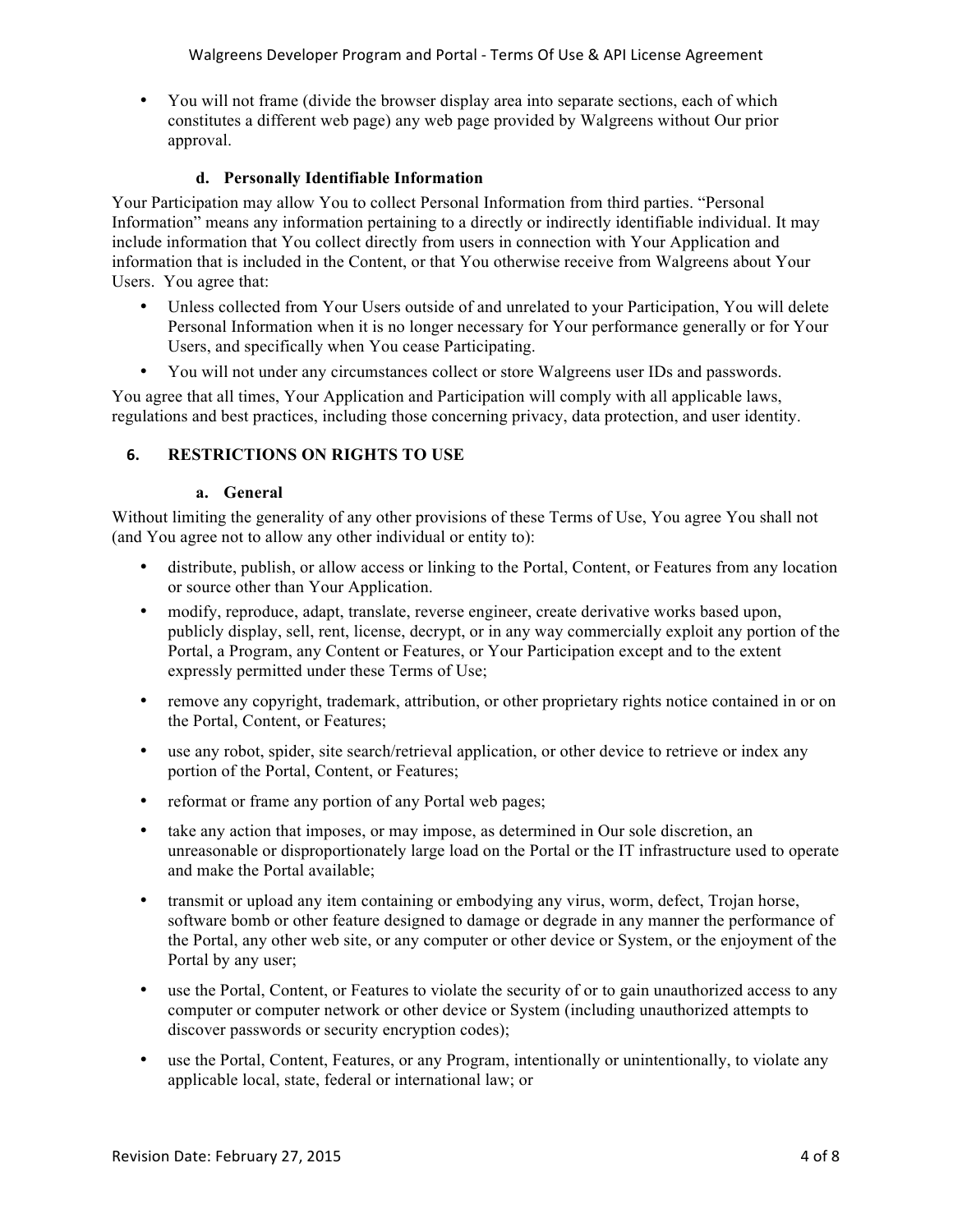- submit or display any content that is unlawful or facilitates, constitutes, promotes or encourages illegal activity; or otherwise Participate to transfer or store illegal material, including any material deemed threatening or obscene;
- submit or display any content that falsely states or implies that such content is sponsored or endorsed by Us;
- create user accounts by automated means or under false or fraudulent pretenses;
- create or transmit to other users unsolicited electronic communications, such as "spam", or otherwise interfere with other users' Participation;
- collect any information about other users (including usernames and/or email addresses);

#### **b. Confidentiality**

"Confidential Information" means any non-public or otherwise restricted information available or provided to You pursuant to Your Participation, and includes without limitation, any API, Content, and Keys. You will not use or disclose Confidential Information other than as permitted by these Terms of Use. If You experience a breach of Confidential Information, You will notify Us within 48 hours thereof, cooperate with Us in any investigation into the same, and promptly take all reasonable measures to remedy such breach. Your confidentiality obligations will survive the termination of Your Participation for three years. The parties acknowledge that monetary damages may not be a sufficient remedy for unauthorized use or disclosure of Confidential Information and that Walgreens will be entitled (without waiving any other rights or remedies) to such injunctive or equitable relief as may be deemed proper by a court of competent jurisdiction, without obligation to post any bond. Any information provided by You to Walgreens hereunder is considered by Walgreens to be non-confidential (except Content You provide pursuant to the Balance Rewards Program shall be used by Walgreens only as permitted in these Terms of Use). Walgreens has no duty, express or implied, to pay any compensation for the disclosure or use of any information You provide, and You agree that You are providing the same without any expectation of payment.

#### **c. Publicity**

Except as expressly permitted by Walgreens, You may not issue a press release, advertisement, or public statement concerning the existence Your Participation, these Terms of Use, or the transactions contemplated by any of the same without the express written consent of Walgreens for each event.

### **7. COPYRIGHTS**

You hereby grant Walgreens (Walgreen Co. and its affiliates, subsidiaries and subcontractors) a perpetual, universal, non-exclusive, royalty-free right to copy, display, modify, transmit, make derivative works of and distribute any information or content You provide, post, upload, disclose, or otherwise transmit to Walgreens or through a Program and/or the Portal, for the purpose of interacting with You and Your Users, subject to limitations imposed by applicable laws and regulations. You represent and warrant to Walgreens that You have the right, as owner, licensee or authorized agent to make such information and content available to Walgreens.

You are solely responsible for any copyright violations You may incur as a result of Your Participation.

If You believe anything in the Portal or on a Walgreens Site infringes on the work of another, or you have a claim under the Digital Millennium Copyright Act, You agree to send the following materials to Us at the contact information listed below:

- a description and copy of the copyrighted work You claim has been infringed;
- a description of where the material You claim is infringing is located;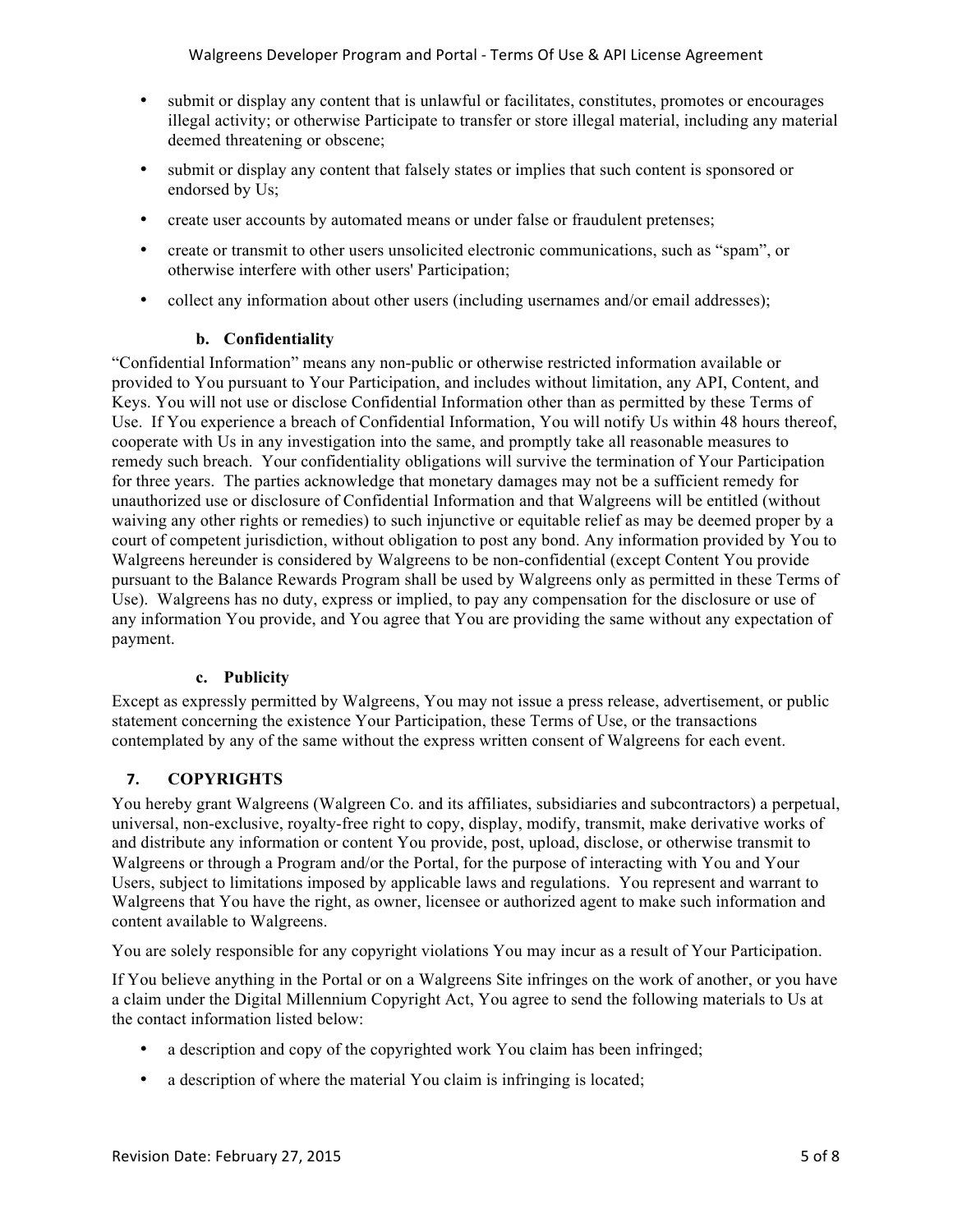- Your address, telephone number, and email address;
- a statement by You that You have a good faith belief that the disputed use is not authorized by the copyright owner, its agent or the law;
- a statement by You, made under penalty of perjury, that the above information in Your Notice is accurate and that You are the copyright owner or authorized to act on the copyright owner's behalf; and
- the physical signature of the person authorized to act on behalf of the owner of the copyright interest on the document(s) comprising 4 and 5 here above and notarized.

The above notice for claims of infringement should be addressed to:

Walgreen Co. Law Department, MS # 1425 104 Wilmot Rd. Deerfield, Illinois 60015 Attn: Intellectual Property

#### **8. MONITORING AND ENFORCEMENT**

You consent and agree that Walgreens may monitor or audit Your Applications and Participation. You agree to cooperate with any monitoring or audit, and You will not interfere with or otherwise attempt to block any monitoring or audit. We reserve the right to investigate and take appropriate action, including legal action, in Our sole discretion, against anyone who violates these Terms of Use. In addition to any other available remedies, Walgreens may, at its sole discretion, seek specific performance, injunctive relief, or attorneys' fees.

#### **9. OWNERSHIP**

As between You and Walgreens, Walgreens retains all rights, title, and interest in and to all Programs, the Portal, any Content, Features, Walgreens Sites, Walgreens Marks, and any and all services or property provided or made available by Walgreens, including all improvements or modifications thereof, and all derivative works based thereon, .

As between You and Walgreens, You retain all rights, title and interest in and to Your Application and Your Marks, excluding any portions thereof that incorporate or are based on the aforementioned Walgreens properties.

There are no implied licenses under these Terms of Use, and any rights not expressly granted to You pursuant to these Terms of Use are reserved by Walgreens. You agree to not take any action inconsistent with Walgreens' ownership of any Program, the Portal, any Content, Walgreens Sites, Walgreens Marks, or any Features.

Any trademarks, service marks, and other marks and indicators of source or origin that are displayed on the Portal or Walgreens Sites are the property of Walgreens or Our respective licensors, as applicable. None of such marks may be used in connection with any other product or service, in any manner that is likely to cause confusion among consumers, or to disparage or discredit the owner of such mark or its affiliates. Any trademarks of third parties that appear on the Portal may or may not be affiliated with, connected to, or sponsored by Us. You may not use, copy, modify or display any of the trademarks, service marks, names or logos appearing on the Portal without the express written permission of the trademark owner.

Nothing in these Terms of Use shall be deemed to grant to You or any other party any right in or to any patent, copyright, trademark, trade secret or other proprietary right of Walgreens.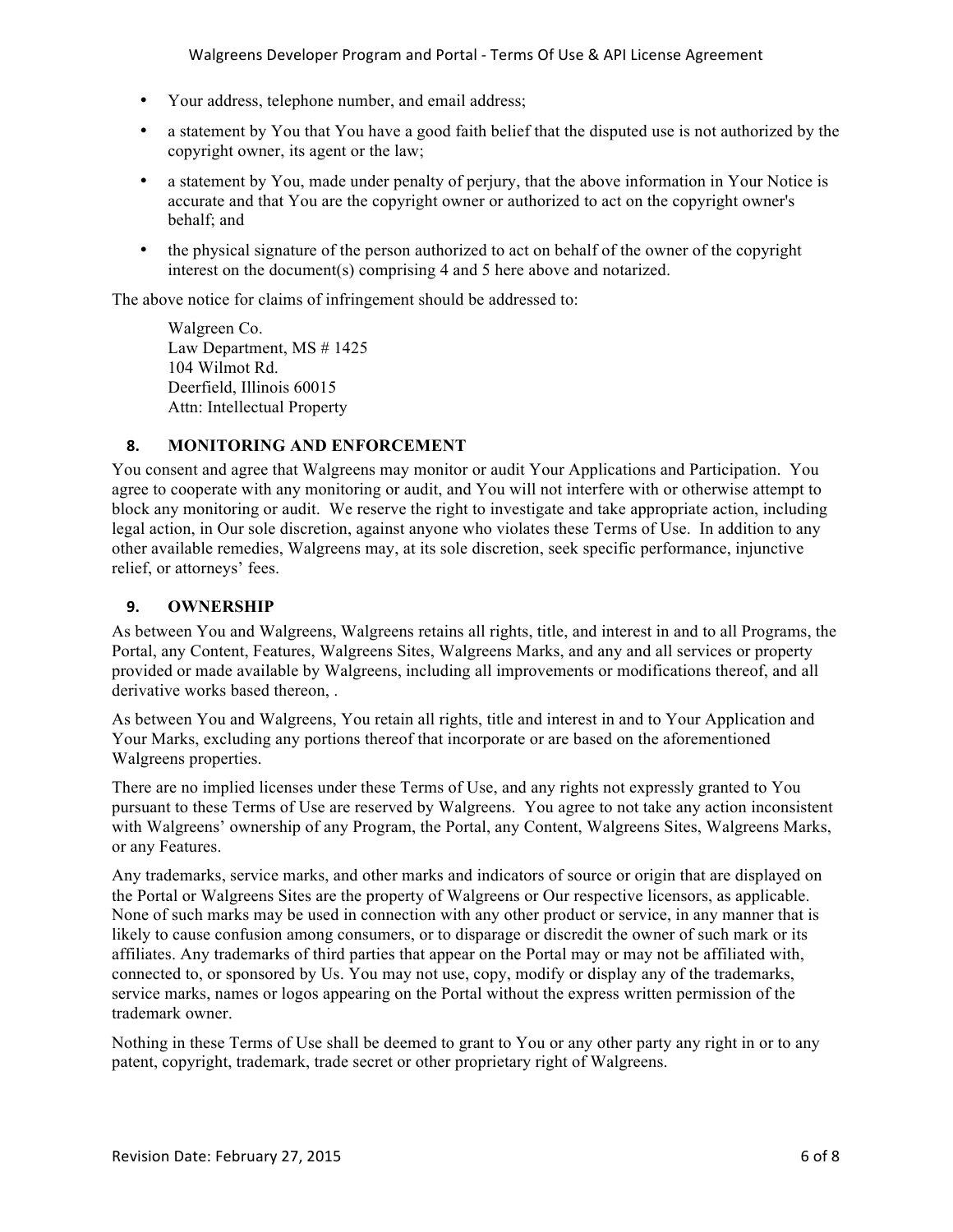### **10. LINKS TO THIRD PARTY SITES**

We may display on the Portal links to third party sites. We are not responsible for the content of such links or pages, nor any materials relating thereto or contained therein, and Our display of the same does not constitute Our endorsement. IN NO EVENT WILL WE BE LIABLE, DIRECTLY OR INDIRECTLY, TO ANYONE FOR ANY DAMAGE OR LOSS ARISING FROM OR RELATING TO ANY USE, CONTINUED USE OR RELIANCE ON ANY LINKED THIRD-PARTY SITE, OR ANY LINK CONTAINED IN A LINKED SITE.

#### **11. DISCLAIMER**

YOU EXPRESSLY AGREE THAT YOUR PARTICIPATION, INCLUDING WITHOUT LIMITATION, YOUR USE OF THE PORTAL OR ANY PROGRAM, CONTENT, INFORMATION, ADVICE, SERVICES, PRODUCTS, FEATURES, WALGREENS SITES, OR OTHER MATERIALS MADE AVAILABLE BY WALGREENS, IS ENTIRELY AT YOUR OWN RISK, AND THAT ALL SUCH INFORMATION AND MATERIALS ARE PROVIDED ON AN "AS IS" AND "AS AVAILABLE" BASIS. TO THE FULL EXTENT PERMISSIBLE BY APPLICABLE LAW, WE MAKE NO, AND HEREBY DISCLAIM ALL, REPRESENTATIONS OR WARRANTIES OF ANY KIND, EXPRESS OR IMPLIED, AS TO THE AVAILABILITY, SECURITY, OPERATION, RELIABILITY AND/OR USE OF SUCH ITEMS, INCLUDING BUT NOT LIMITED TO WARRANTIES OF MERCHANTABILITY, FITNESS FOR A PARTICULAR PURPOSE, AND NON-INFRINGEMENT, AND IMPLIED WARRANTIES ARISING FROM COURSE OF DEALING OR COURSE OF PERFORMANCE. IN ADDITION, WE DO NOT REPRESENT OR WARRANT THAT SUCH ITEMS ARE ACCURATE, COMPLETE, OR CURRENT, AND WE ARE NOT RESPONSIBLE FOR ANY ERRORS OR OMISSIONS THEREIN OR FOR ANY ADVERSE CONSEQUENCES RESULTING FROM USE OF, INABILITY TO USE, OR RELIANCE ON ANY ASPECT OF THE SAME. FURTHER, WE MAKE NO REPRESENTATIONS AND WARRANTIES THAT THE PORTAL OR YOUR PARTICIPATION WILL BE UNINTERRUPTED, SECURE, OR FREE OF ERRORS, VIRUSES, OR OTHER HARMFUL COMPONENTS. NO ADVICE OR INFORMATION, WHETHER ORAL OR WRITTEN, OBTAINED BY ANYONE FROM US OR THE PORTAL SHALL CREATE ANY WARRANTY NOT EXPRESSLY STATED HEREIN. WALGREENS RESERVES THE RIGHT TO REFUSE OR CANCEL ANY REQUESTS OR ORDERS PLACED FOR INFORMATION, PRODUCTS, OR SERVICES.

WALGREENS DOES NOT ENDORSE OR RECOMMEND ANY APPLICATIONS AND WE DO NOT ENDORSE THE VIEWS, PRODUCTS, OR SERVICES ANY APPLICATION OFFERS. PARTICIPATION OR ACCESS TO THE API PROGRAM DOES NOT CONSTITUTE OR IMPLY AN ENDORSEMENT OF ANY APPLICATION BY WALGREENS. WALGREENS IS NOT RESPONSIBLE FOR THE AVAILABILITY OR CONTENT OF ANY APPLICATION.

### **12. LIMITATION ON LIABILITY**

IN NO EVENT SHALL WALGREENS, ITS AFFILIATES, OR THE RESPECTIVE SHAREHOLDERS, DIRECTORS, OFFICERS, MEMBERS, MANAGERS, EMPLOYEES, AGENTS OR REPRESENTATIVES OF ANY OF THE FOREGOING, BE LIABLE TO YOU OR ANY THIRD PARTY FOR DAMAGES OF ANY KIND (INCLUDING, BUT NOT LIMITED TO, ANY DIRECT, INDIRECT, SPECIAL, PUNITIVE, INCIDENTAL OR CONSEQUENTIAL DAMAGES OR DAMAGES FOR LOSS OF PROFITS, GOODWILL OR REVENUE, BUSINESS INTERRUPTION, OR LOSS OF DATA) ARISING OUT OF THE USE OF, ACCESS TO, RELIANCE ON, UNAVAILABILITY OF, INABILITY TO USE OR IMPROPER USE OF THE PORTAL OR ANY FEATURES, CONTENT, PROGRAM, WALGREENS SITE, OR ANY OTHER INFORMATION, SERVICES OR MATERIALS PROVIDED BY WALGREENS OR RELATED TO YOUR PARTICIPATION, REGARDLESS OF THE FORM OF ACTION, WHETHER IN CONTRACT, TORT, OR OTHERWISE. IN ANY EVENT, WALGREENS' RESPECTIVE TOTAL MAXIMUM LIABILITY IN RESPECT OF THE PORTAL, ANY FEATURES, CONTENT, PROGRAM,